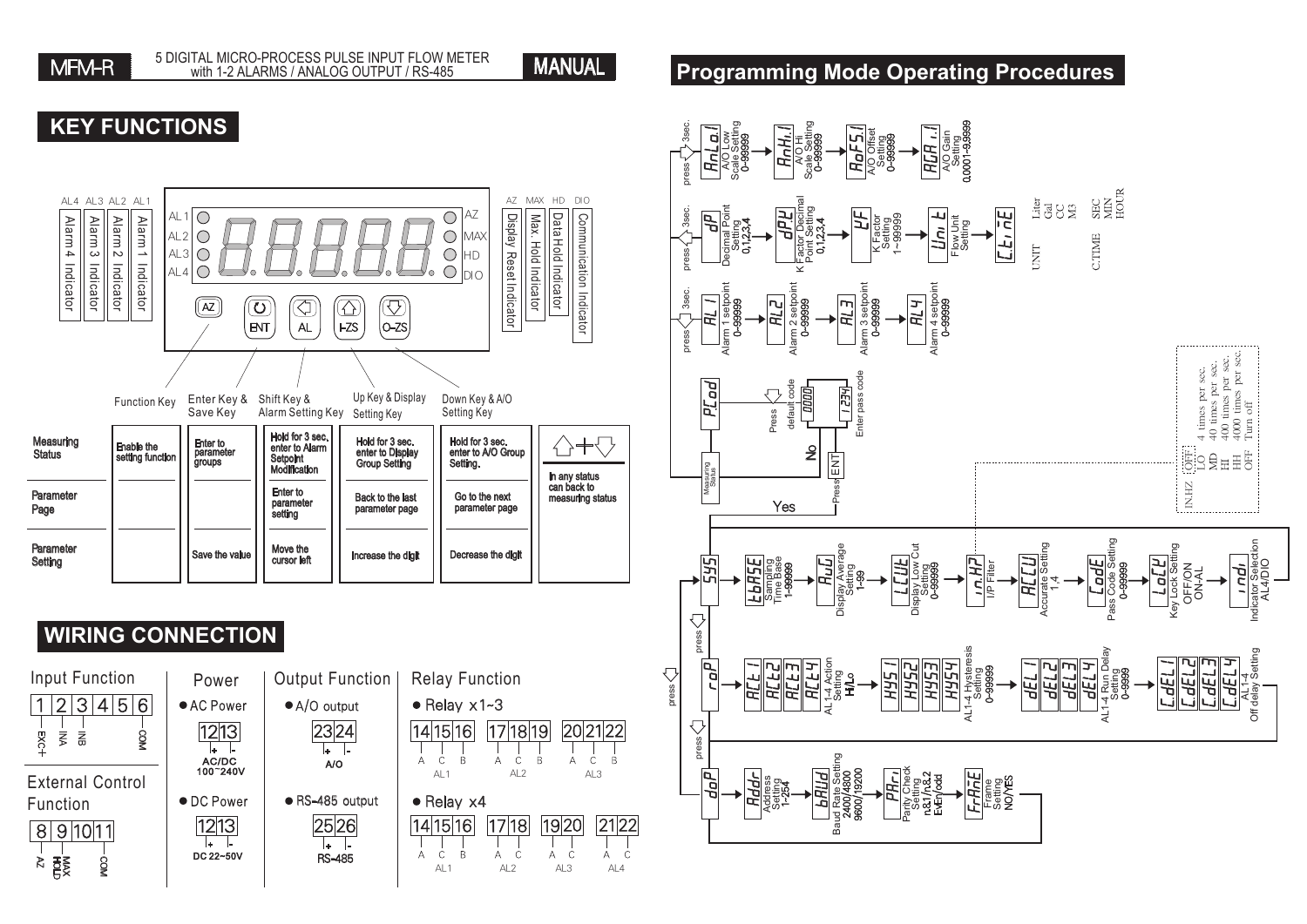## **Input Signal Modification**

 $\bullet\quad \bullet$  $\bullet$   $\bullet$ 

| Display Screen         |
|------------------------|
| ti ?                   |
|                        |
| VΡ<br>lΡ<br>(B)<br>ίAΪ |
| (Vertical View)        |
|                        |

\*\*To Select the pin to modify the input signal for different sensors. PS: In dual input type, excitation power must be the same.

| JP1 | <b>JUMPER</b> | DEFINITION | JP2/JP3                                  | <b>JUMPERI</b> | DEFINITION            |              |
|-----|---------------|------------|------------------------------------------|----------------|-----------------------|--------------|
|     |               | Close: 24V | $\bullet\hspace{1mm}\bullet\hspace{1mm}$ |                | Open: 100KHz          | Close: 10KHz |
|     |               | Close: 12V | $\bullet$                                |                |                       | Close:1KHz   |
|     |               | Close: 5V  | ٠<br>$\bullet$<br>٠                      |                | Open: NPN: Close: PNP |              |
|     |               |            |                                          |                | Open: PNP: Close: NPN |              |



| Modbus RTU Mode Protocol Address Table |                                                                                                 |                |                                                                                   |     |  |  |  |
|----------------------------------------|-------------------------------------------------------------------------------------------------|----------------|-----------------------------------------------------------------------------------|-----|--|--|--|
|                                        | Data: 16Bit / 32Bit, +/- is 8000~7FFF (-32768~32767), 80000000~7FFFFFFF(-2147483648~2147483647) |                |                                                                                   |     |  |  |  |
| <b>Modbus</b>                          | <b>HEX</b>                                                                                      | Name           | <b>Descriptions</b>                                                               | Act |  |  |  |
| 40001                                  | 0000                                                                                            | ID             | Model number identification; MFM-R is "01"                                        | R   |  |  |  |
| 40002                                  | 0001                                                                                            |                |                                                                                   |     |  |  |  |
| 40003                                  | 0002                                                                                            |                |                                                                                   |     |  |  |  |
| 40004                                  | 0003                                                                                            | <b>DP</b>      | Decimal point setting; range: 0000~0003 (0~3) 0:10, 1:10, 2:10, 3:10 <sup>3</sup> | R/W |  |  |  |
| 40005                                  | 0004                                                                                            | <b>BAUD</b>    | Baud rate setting; range: 0000~0003 (0~3) 0:19200, 1:9600, 2:4800, 3:2400         | R/W |  |  |  |
| 40006                                  | 0005                                                                                            | PARI           | Parity setting; range: 0000~0003 (0~3), 0:N.8.2., 1:N.8.1., 2:EVEN, 3:OD D        | R/W |  |  |  |
| 40007                                  | 0006                                                                                            | AVG            | Display average setting; range: 0001~0063 (1~99)                                  | R/W |  |  |  |
| 40008                                  | 0007                                                                                            | <b>LCUT</b>    | Display low cut setting; range: $0000 \sim 0063$ (0~99)                           | R/W |  |  |  |
| 40009                                  | 0008                                                                                            | ADDR           | Address setting; range: 0000~00FF (0~255)                                         | R/W |  |  |  |
| 40019                                  | 0012                                                                                            | CODE           | Pass code setting; range: 00000000~0001869F (0~99999) Hi Bit                      | R/W |  |  |  |
| 40020                                  | 0013                                                                                            |                | Pass code setting; range: 00000000~0001869F (0~99999) Low Bit                     | R/W |  |  |  |
| 40038                                  | 0025                                                                                            | PV             | Range:FFFCF2C1~000F423F(-19999~99999)                                             | R   |  |  |  |
| 40039                                  | 0026                                                                                            |                | Range:FFFCF2C1~000F423F(-19999~99999)                                             | R   |  |  |  |
| 40045                                  | 002C                                                                                            | <b>DISPLAY</b> | Range:FFFFB1E1~0001869F(-19999~99999)                                             | R   |  |  |  |
| 40046                                  | 002D                                                                                            |                | Range:FFFFB1E1~0001869F(-19999~99999)                                             | R   |  |  |  |
|                                        |                                                                                                 |                |                                                                                   | R   |  |  |  |
|                                        |                                                                                                 |                |                                                                                   | R   |  |  |  |
|                                        |                                                                                                 |                |                                                                                   |     |  |  |  |

## **ERROR CODE OF SELF-DIAGNOSIS**

 $F$ -00 EEPROM reading / writing suffers the interference ( about 1 million times).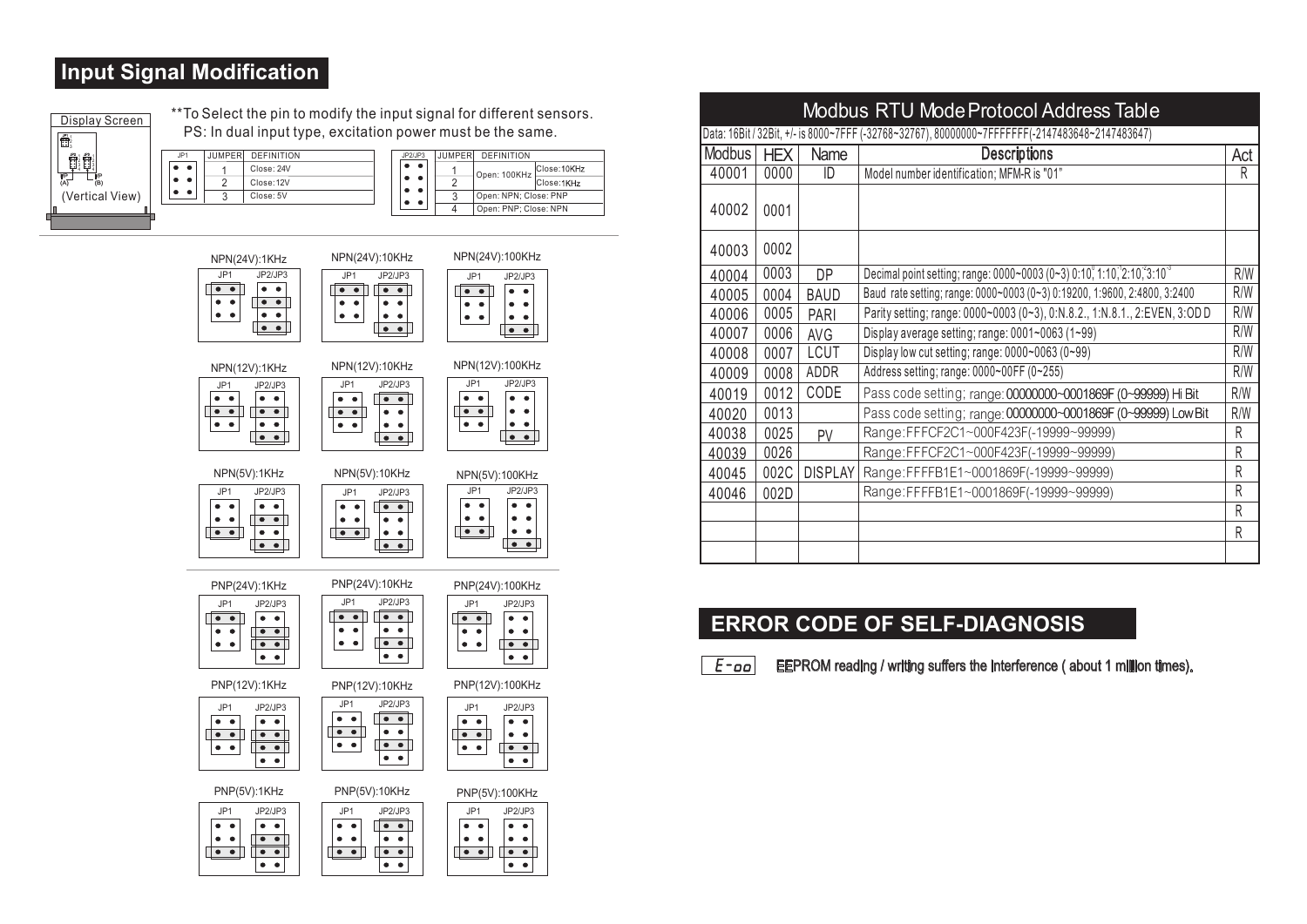# Old version.(Before 2021)

MANUAL

# **KEY FUNCTIONS**



# **WIRING CONNECTION**





| Power              |
|--------------------|
| $\bullet$ AC Power |







## **Programming Mode Operating Procedures**